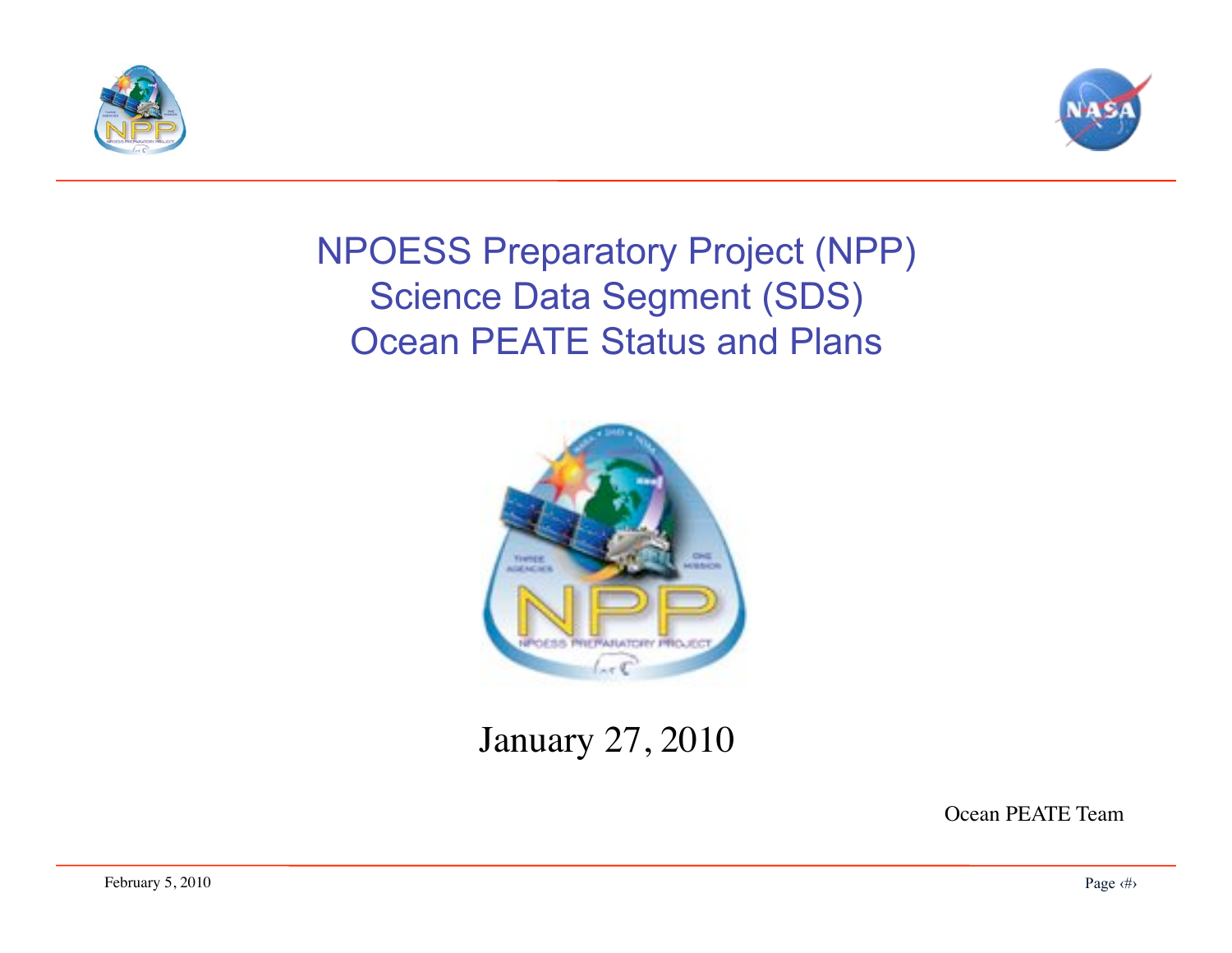



- The NASA NPP Science Data Segment is a distributed system consisting of:
	- Central Science Data Delivery and Depository Element (SD3E)
	- Discipline-specific Product Evaluation and Analysis Tools Elements (PEATEs)
	- NPP Instrument Calibration Support Element (NICSE)
	- Integration and Test Support Element (I&TSE) the mini-IDPS
	- Project Science Office Element (PSOE)
- The PEATEs are supported by existing NASA discipline data processing centers.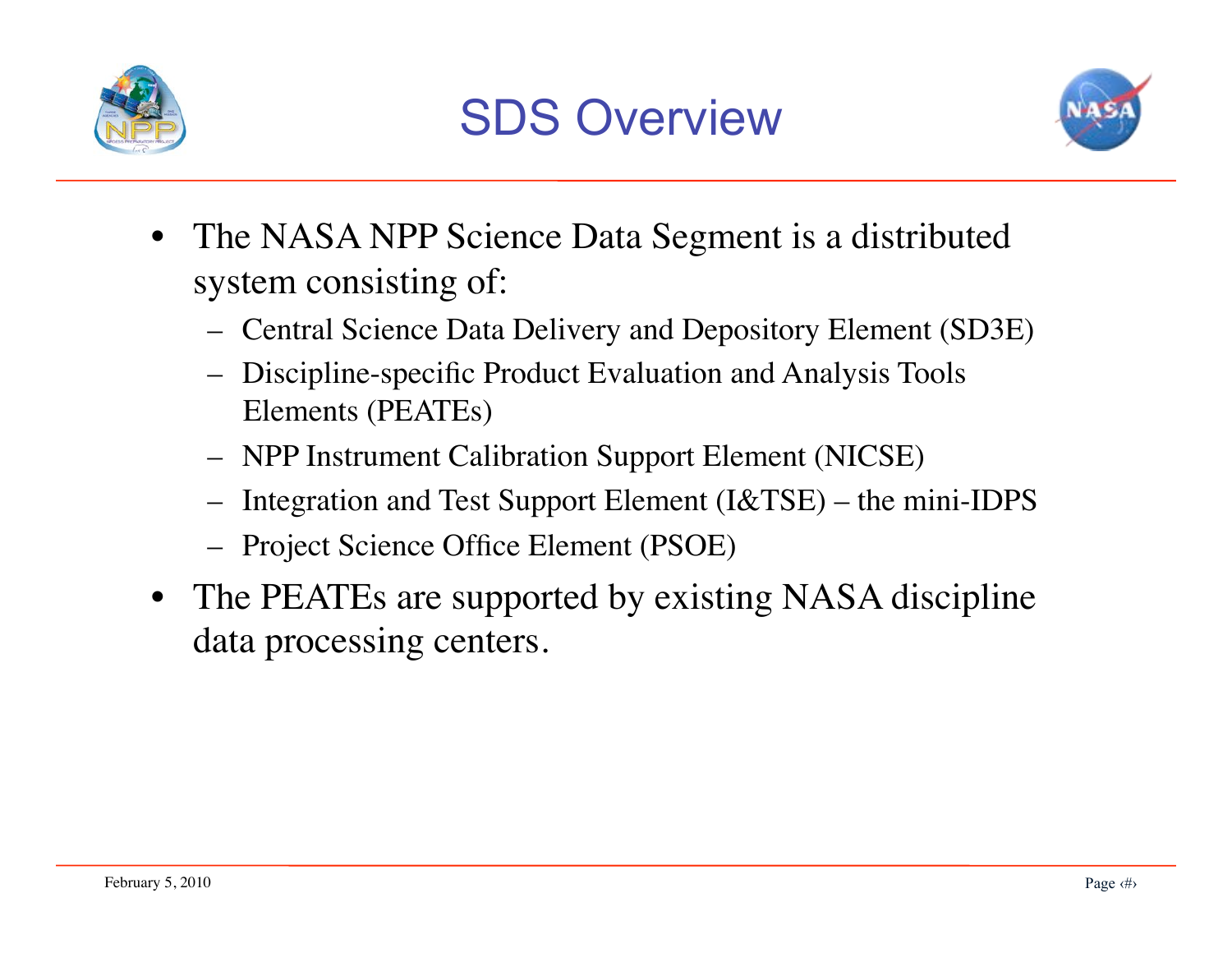

# SDS Architecture



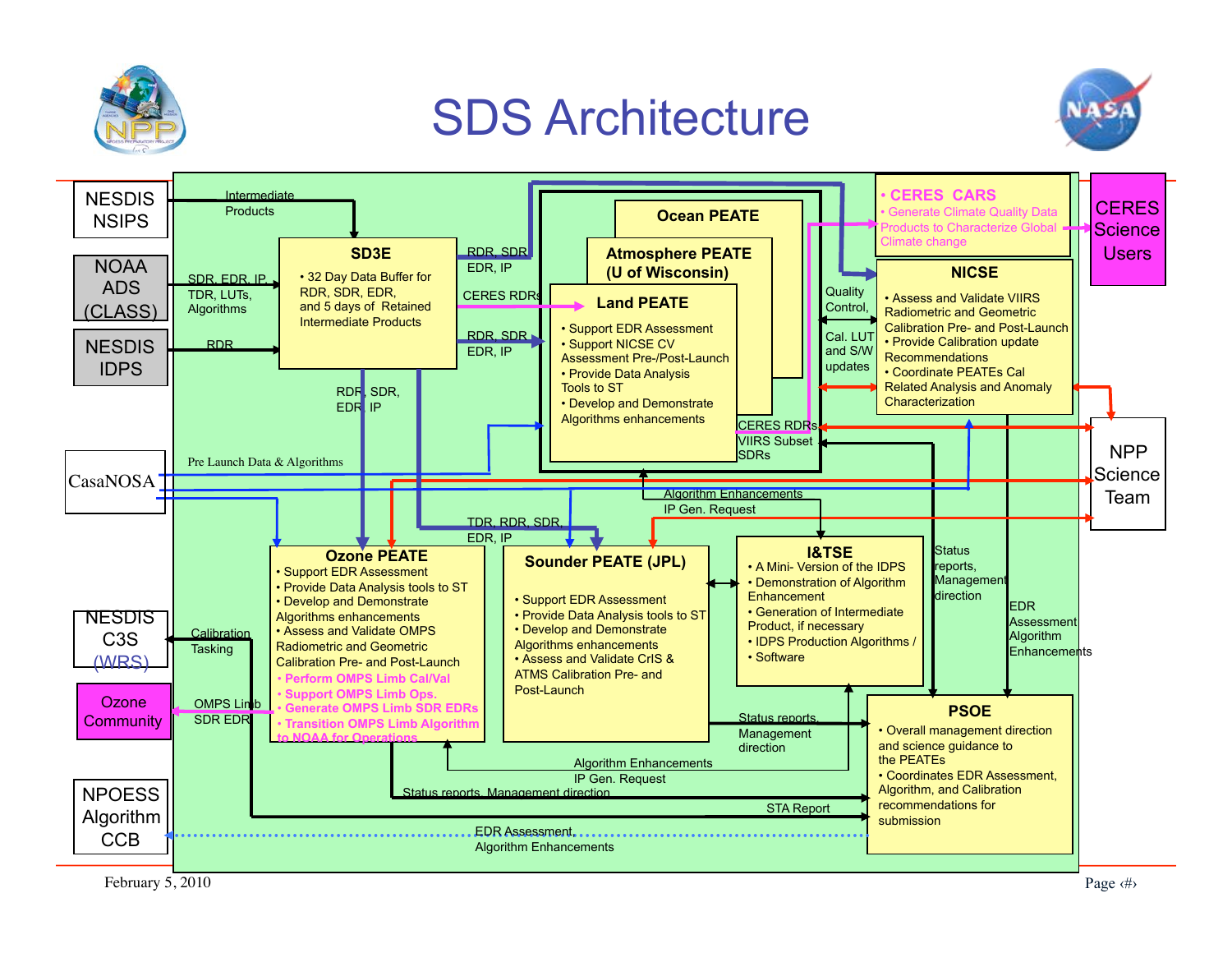



- 2.1.2.1 The SDS shall be designed with the assumption that the operational IPO IDPS generated NPP EDRs **do not require reprocessing or re-computation in order to support climate research needs**. Consequently, the SDS **will not be designed to routinely generate climate data products** which require long-term archival in the ADS.
- 2.1.2.3 In developing the SDS, the Project **shall assume that EDRs produced by the IDPS are climate quality** and put in place the capability to test that hypothesis in order to contribute to improving the quality of future EDRs. The SDS shall provide suggested algorithm improvements to the IDPS.

#### **The SDS is NOT tasked to produce data products for distribution.**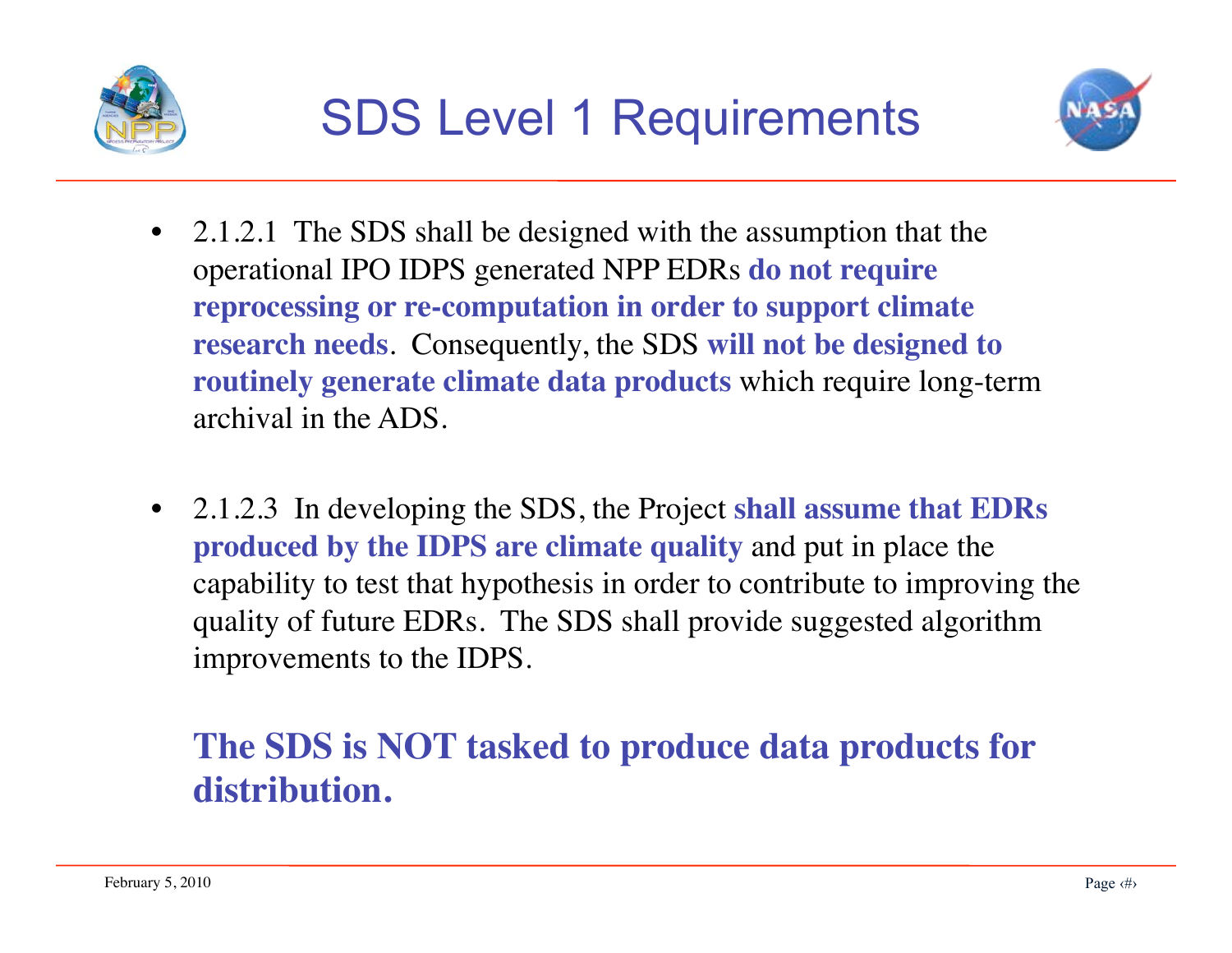



- Acquire VIIRS data products from the SD3E and ADS/ CLASS:
	- Raw Data Records (RDRs) Level-0 equivalent
	- Sensor Data Records (SDRs) Level-1B equivalent
	- Environmental Data Records (EDRs) Level-2 equivalent
	- **There are no Level-3 equivalent products.**
- Assess the quality of the NPP Ocean EDRs for accomplishing NASA's climate research requirements.
- Provide suggested algorithm improvements to the IDPS via the Project Science Working Group (PSWG).
- Process selected data subsets in support of Evaluation and Validation activities.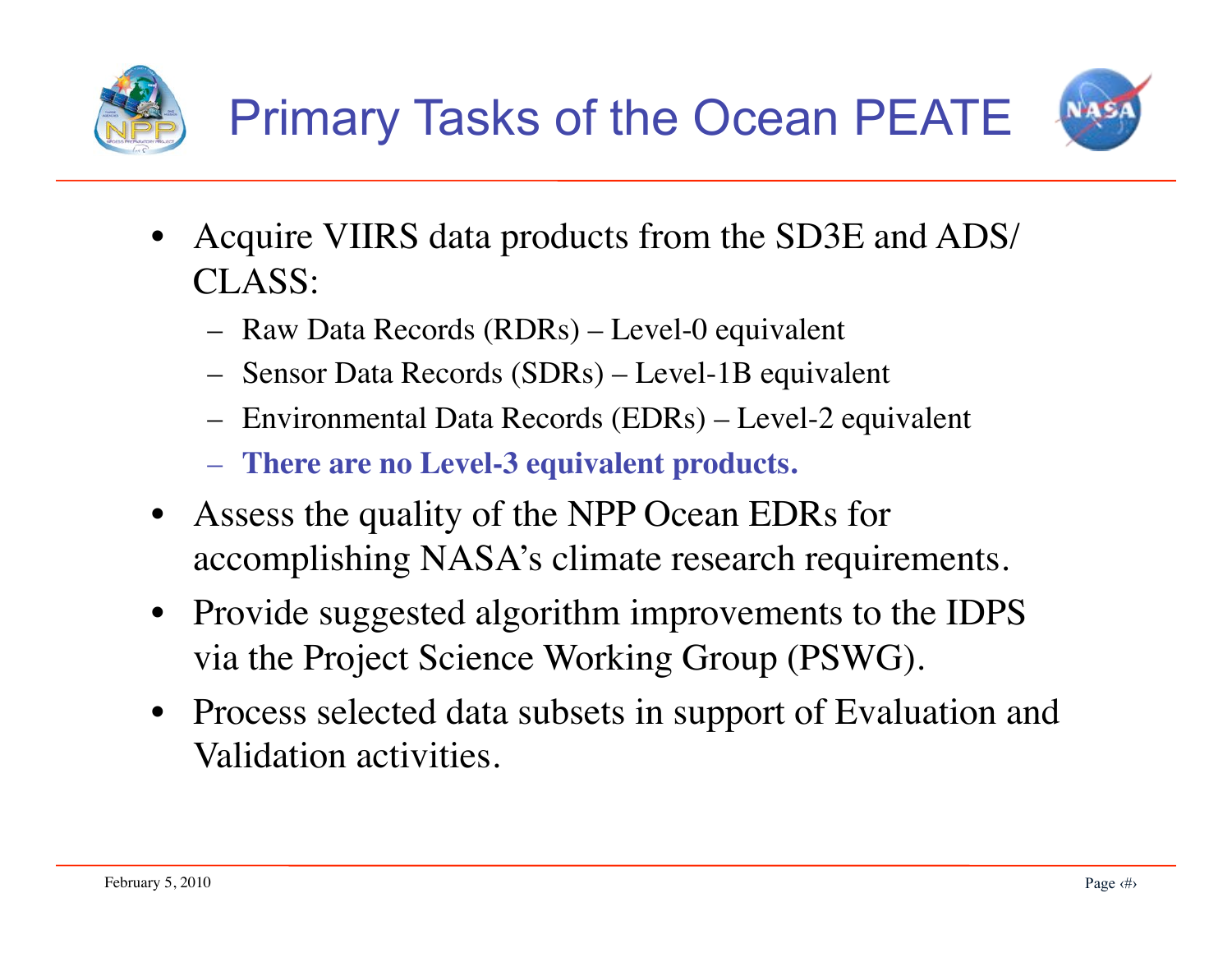

- All VIIRS Ocean products to be evaluated will be acquired from the IDPS, ADS/CLASS, or the mini-IDPS.
- Testing and evaluation of algorithm changes will require regenerating product time series in the mini-IDPS, to be downloaded to the Ocean PEATE.
- The Ocean PEATE will design changes to the code in the mini-IDPS for the purpose of algorithm improvement or problem resolution, develop appropriate test cases and request runs to verify and evaluate the changes.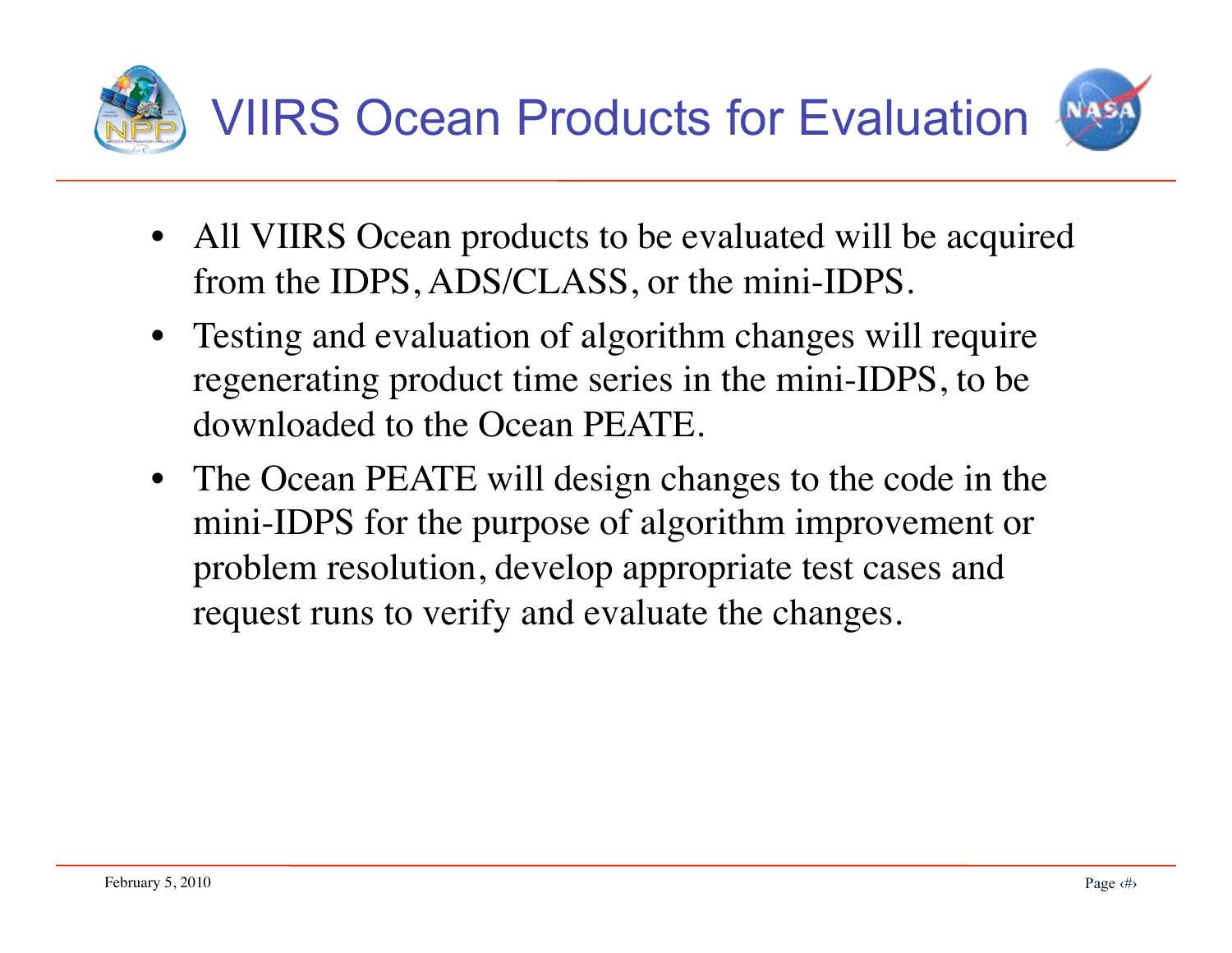



- The Archive Data Segment/Comprehensive Large Array Stewardship System (ADS/CLASS) is the official portal for all NPP distributed data products.
- The Ocean PEATE will support limited distribution of available products (i.e., those that have been acquired for evaluation) to VIIRS Ocean Science Team members.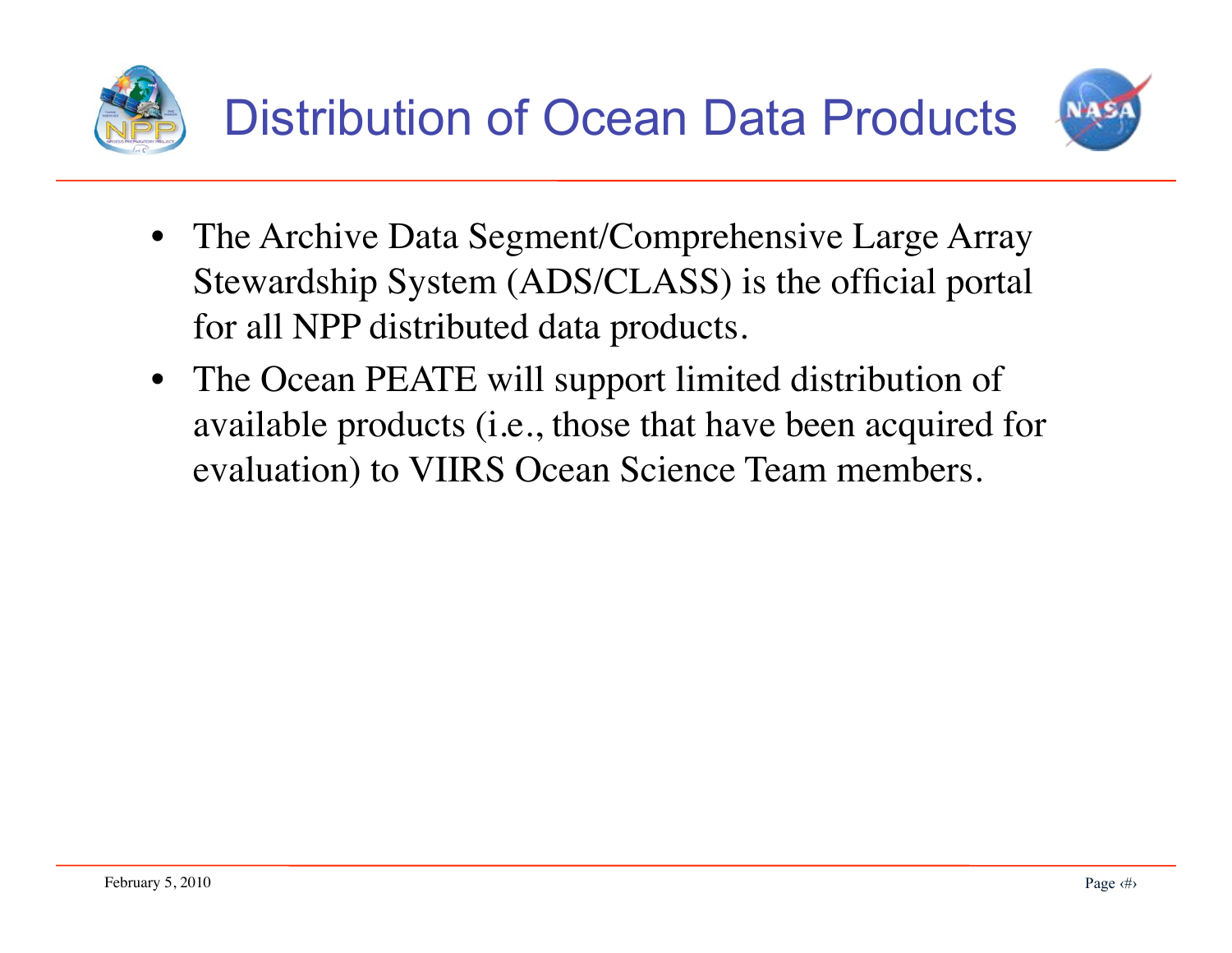







February 5, 2010 Page  $\langle \# \rangle$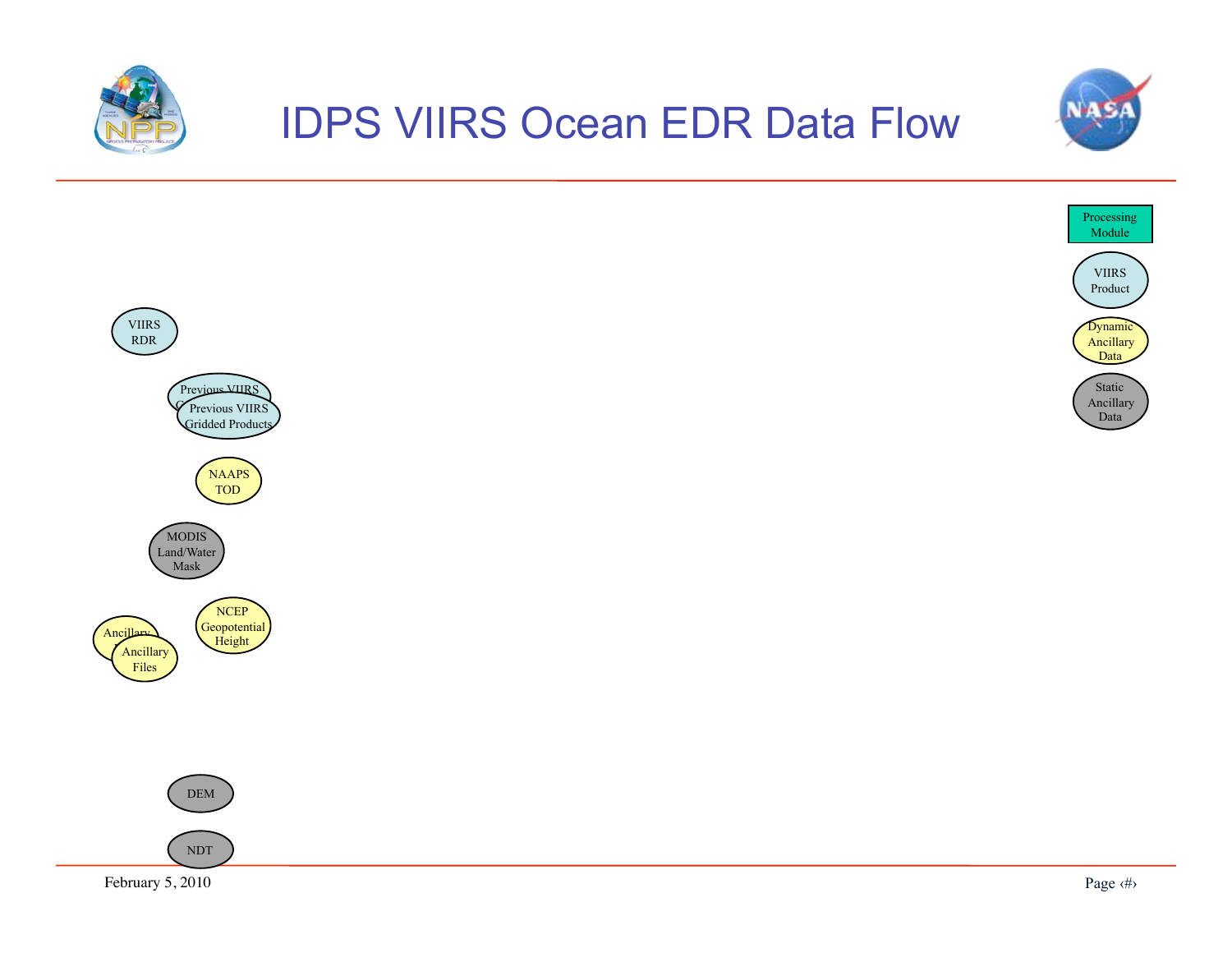



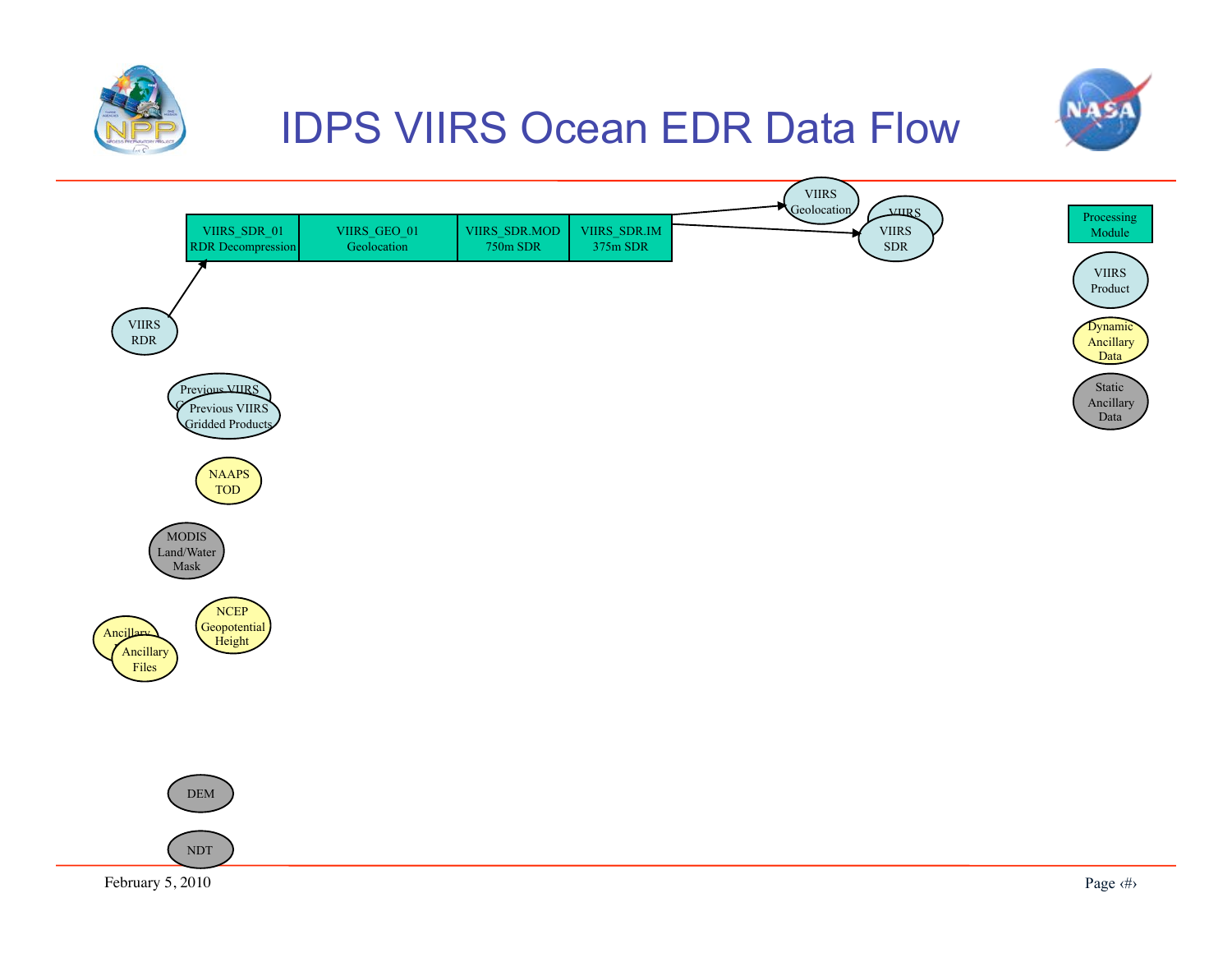



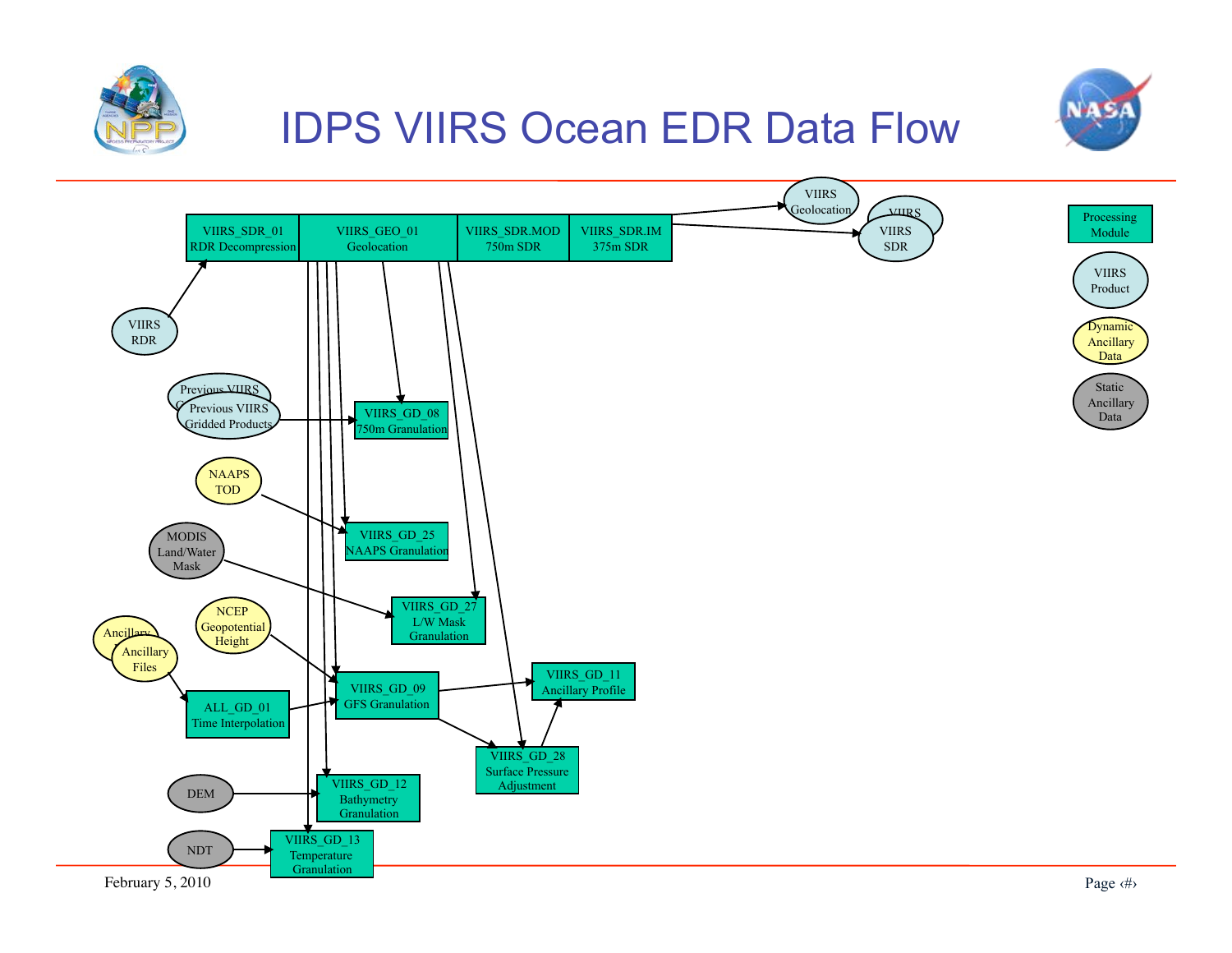



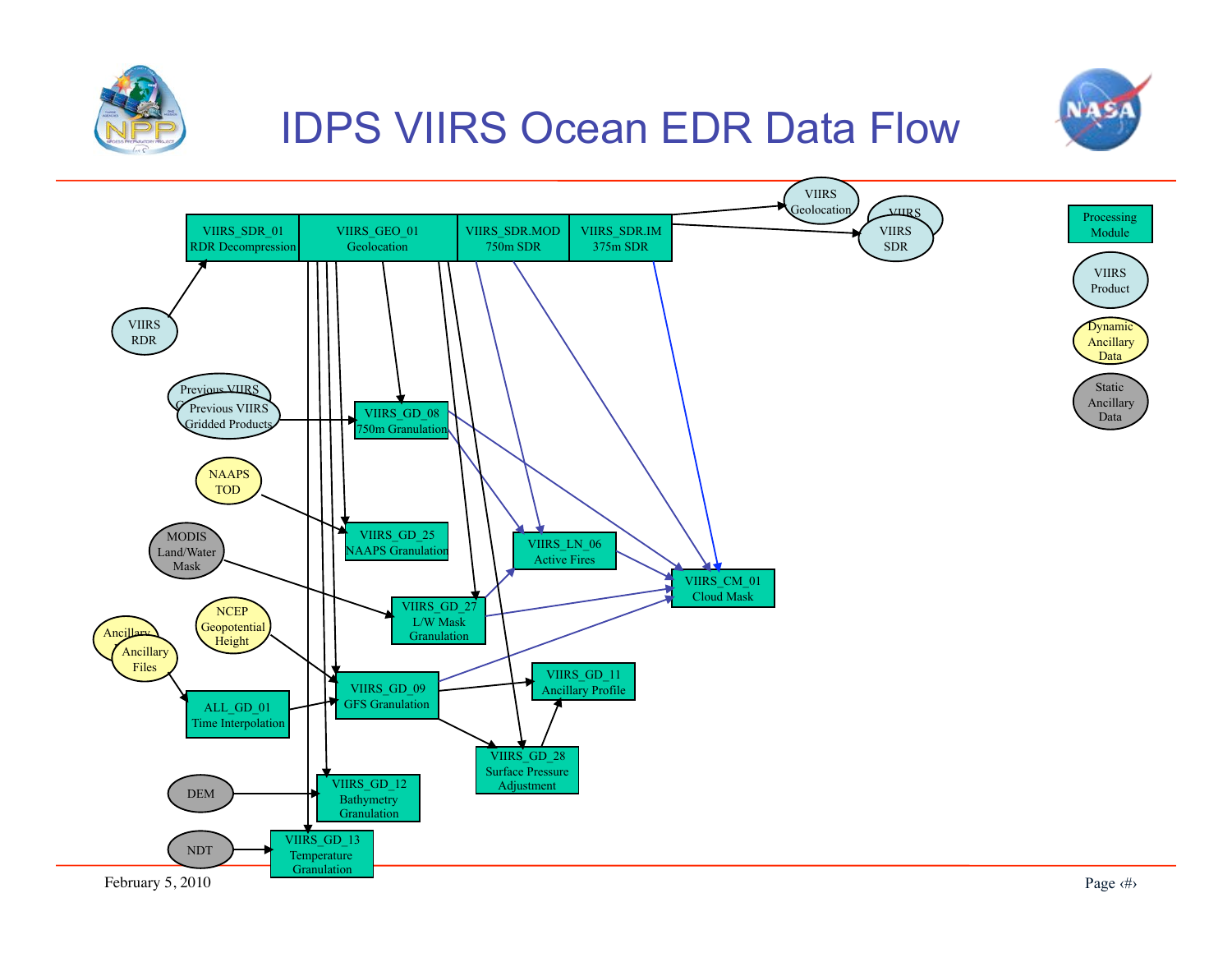



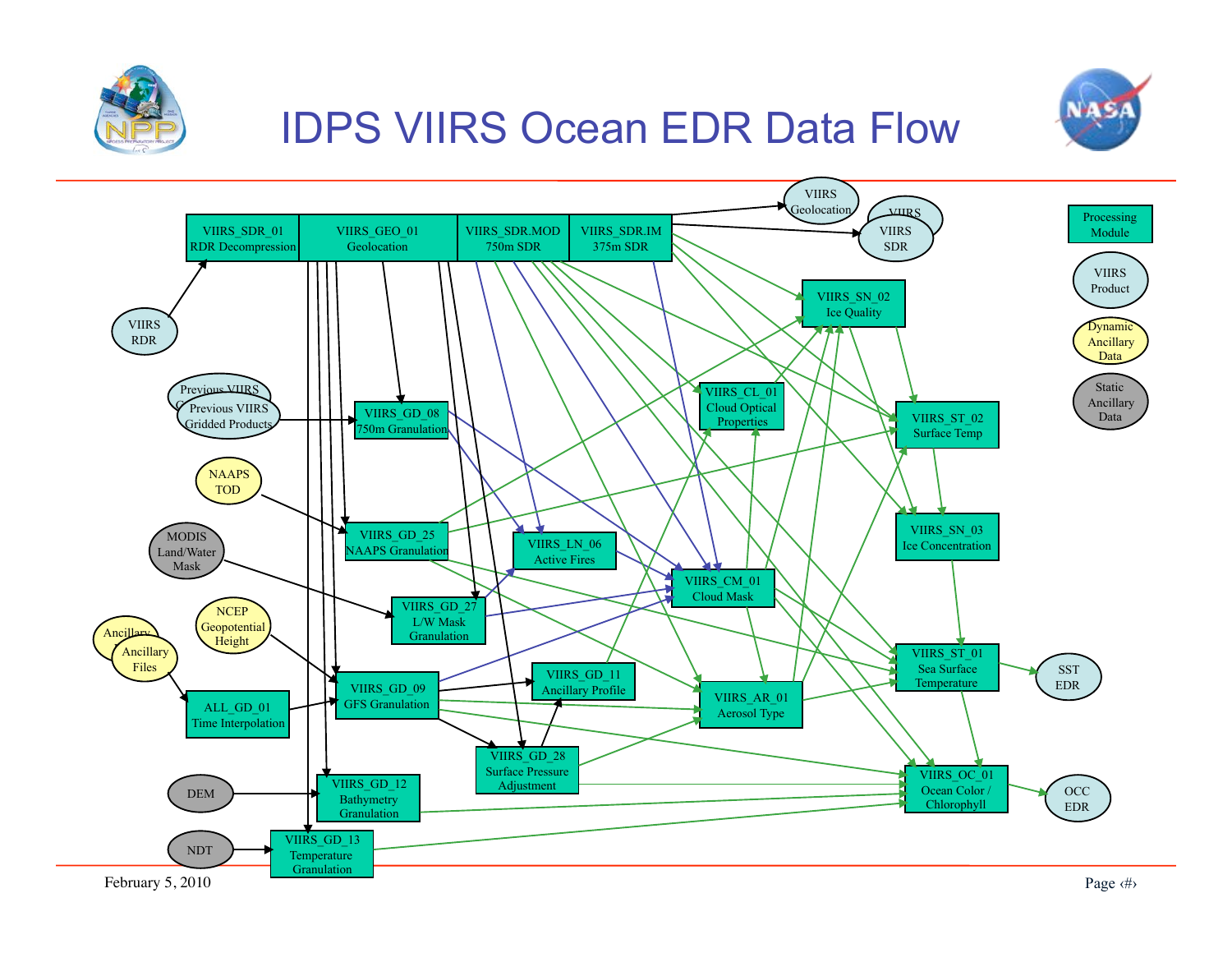



- The Ocean Color and Chlorophyll (OCC) EDR contains:
	- Chlorophyll-a concentration
	- nLw at 412, 443, 488, 555 and 672 nm
	- IOP-a at 412, 443, 488, 555 and 672 nm
	- IOP-s at 412, 443, 488, 555 and 672 nm
	- Quality flags
- The Sea Surface Temperature (SST) EDR contains:
	- Skin SST
	- Bulk SST
	- Quality flags
- The content and structure of the NPP data products are described in the Common Data Format Control Books.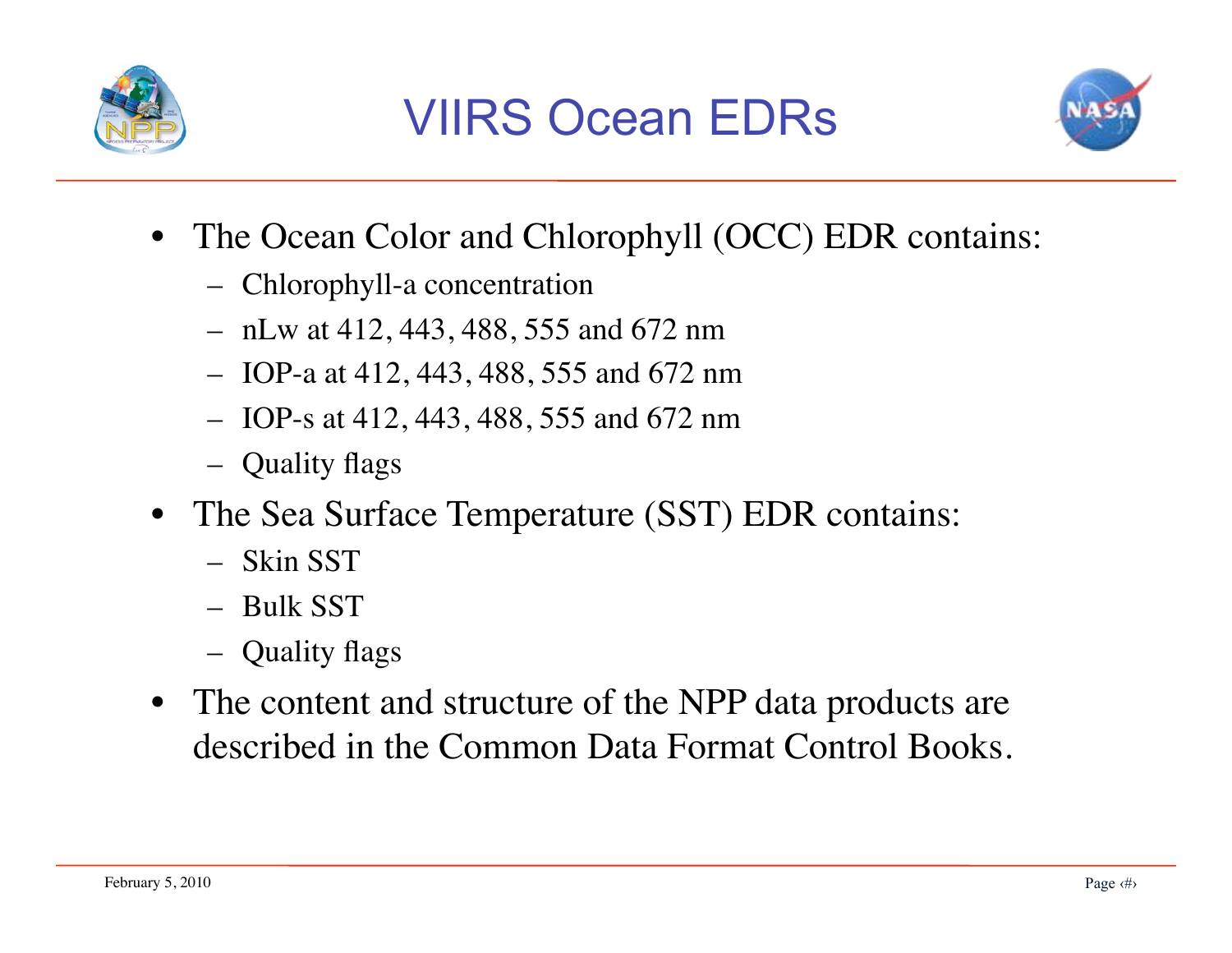



- Level-1 (SDR) Evaluations
	- Onboard calibration analyses
	- Vicarious calibration
- Level-2 (EDR) Evaluations
	- Matchup analyses
	- Residual detector (striping) and scan (RVS) dependence
- Level-3 Product Evaluations
	- Sensor cross-comparisons
	- Algorithm comparisons
	- Temporal anomaly evaluations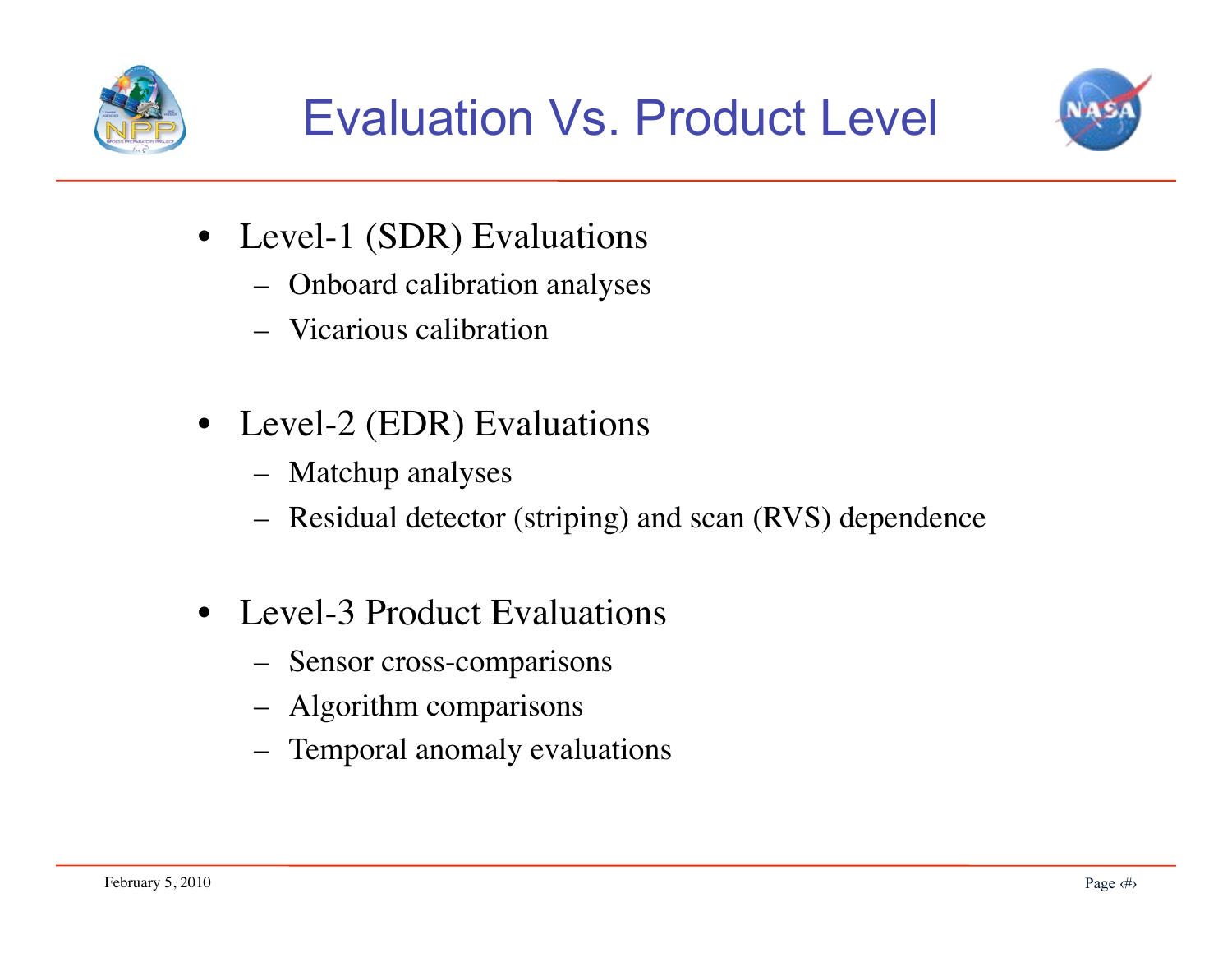



- Sensor and algorithm cross-comparisons and interannual comparisons require Level-3 products. The IDPS does not produce the equivalent of Level-3 Ocean products.
- The Ocean PEATE has implemented software to process VIIRS EDRs to Level 3 binned products in current OBPG format.
	- Current OBPG binning code with new EDR input functions
- This will automatically provide the additional capabilities to produce multi-temporal composites and standard mapped image (SMI) products.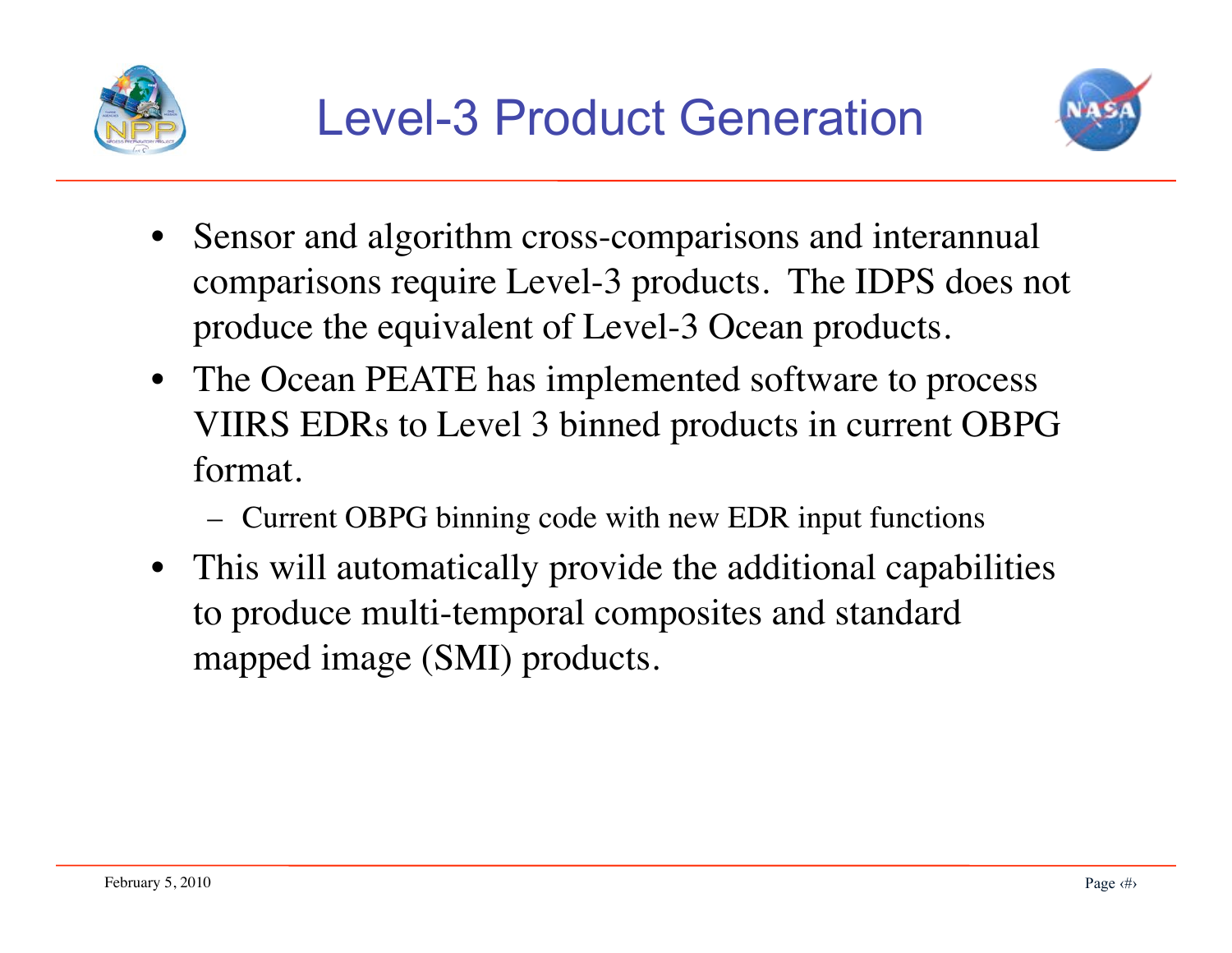

#### Example: Sensor Zonal Cross-Comparisons



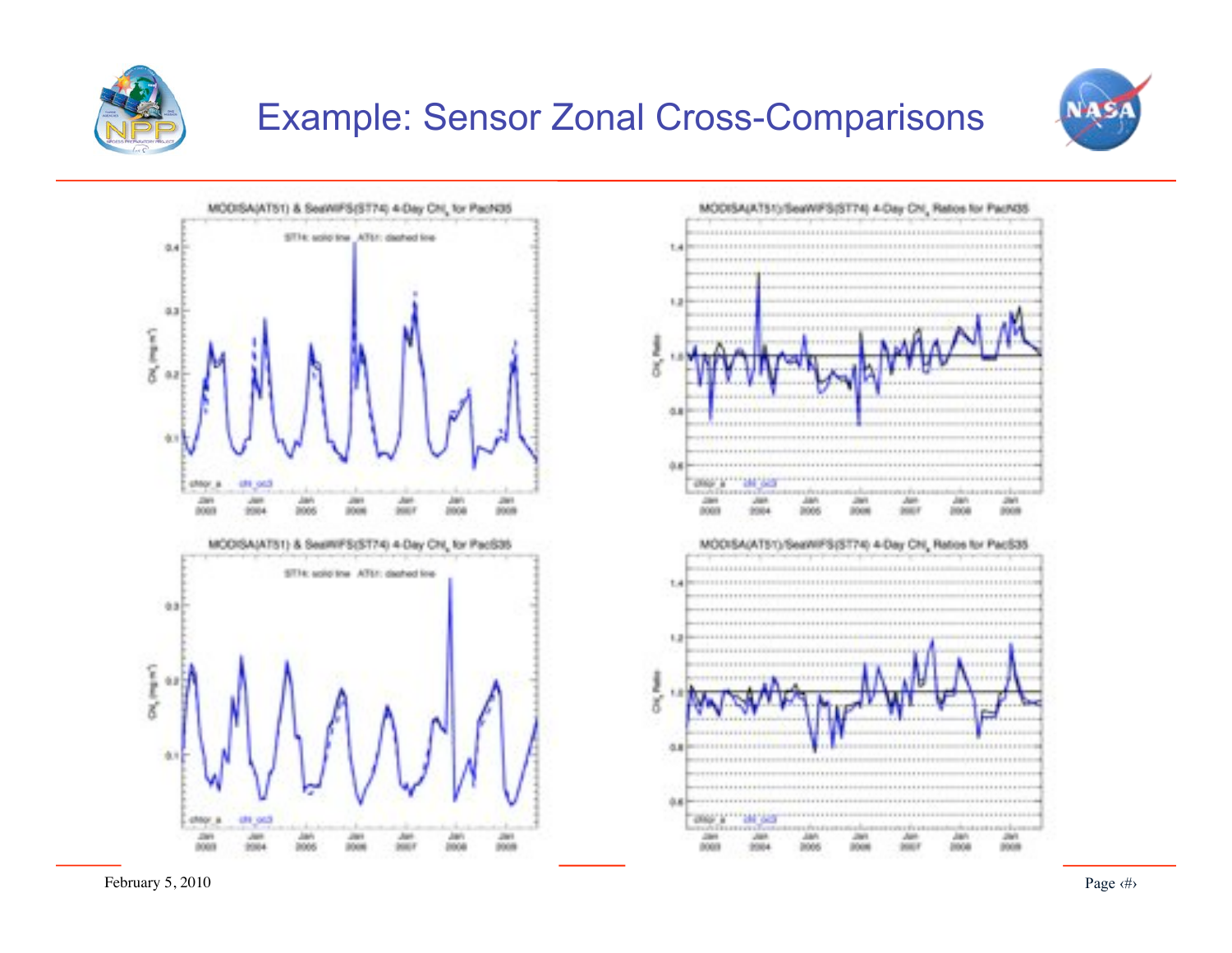



- . The NPP Ocean PEATE will be implemented within the framework and facilities of the current NASA Ocean Data Processing System (ODPS)
- . This system has been successfully supporting operational, satellite-based remote-sensing missions since 1996, and its capabilities continue to evolve and expand to meet the demands and challenges of future missions.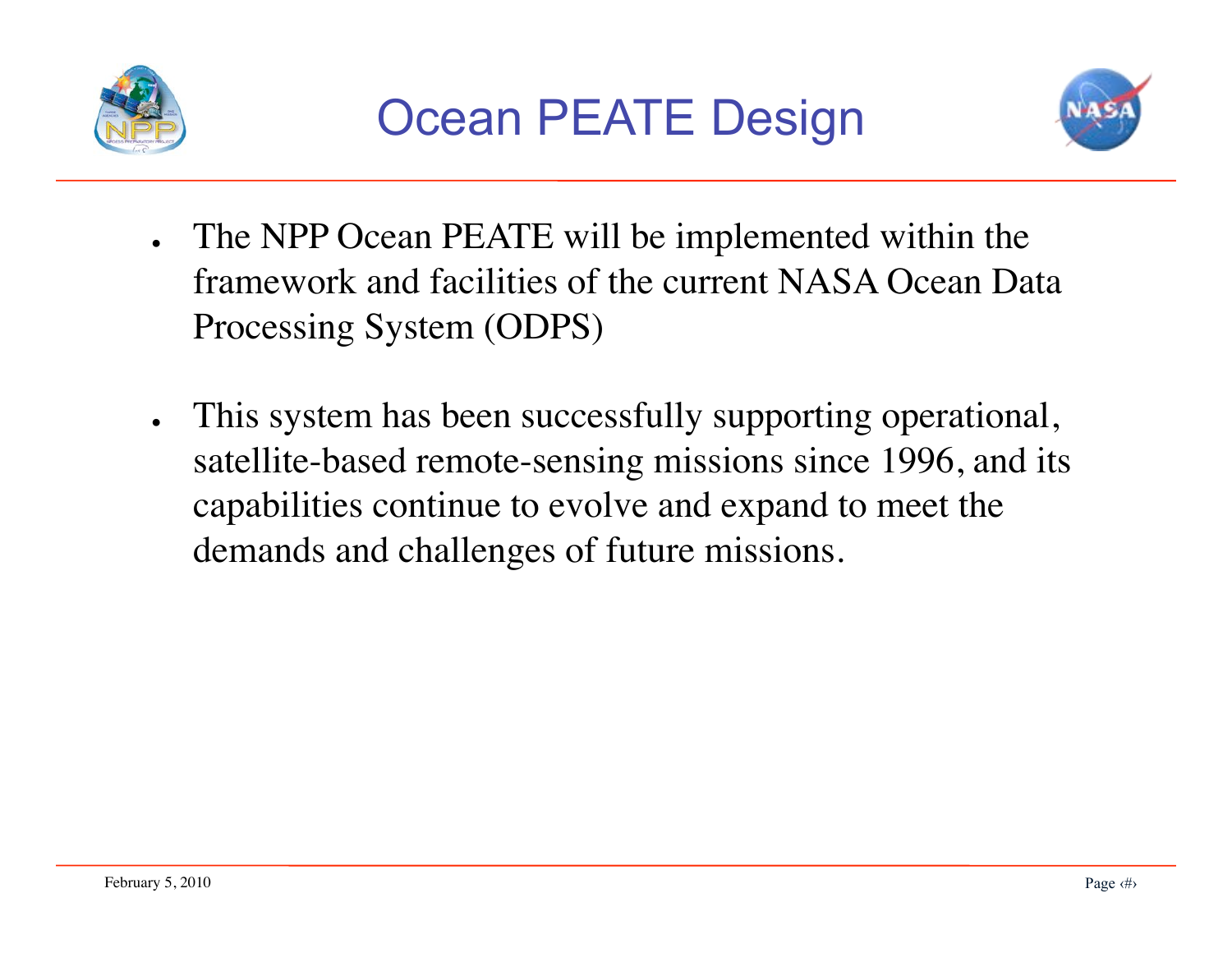



- Acquire, ingest and catalog NPP VIIRS data products: RDRs, SDRs and Ocean EDRs (Data Acquisition & Ingest and Data Cataloging).
	- Status: Testing of acquisition and ingest scripts has been completed based on sample products in SD3E.
- Process Ocean EDRs (SST and OCC) to Level-3 to support data product and algorithm evaluations (Level-3 Scheduler, VDC and Level-3 binner).
	- Status: Level-3 processing software modification is completed; installation in ODPS is in progress.
- Perform VIIRS EDR matchups with Ocean CARS *in situ* data (extract code).
	- Status: Need to incorporate VIIRS spatial metadata into matchup procedure; need to develop *in situ* test data sets.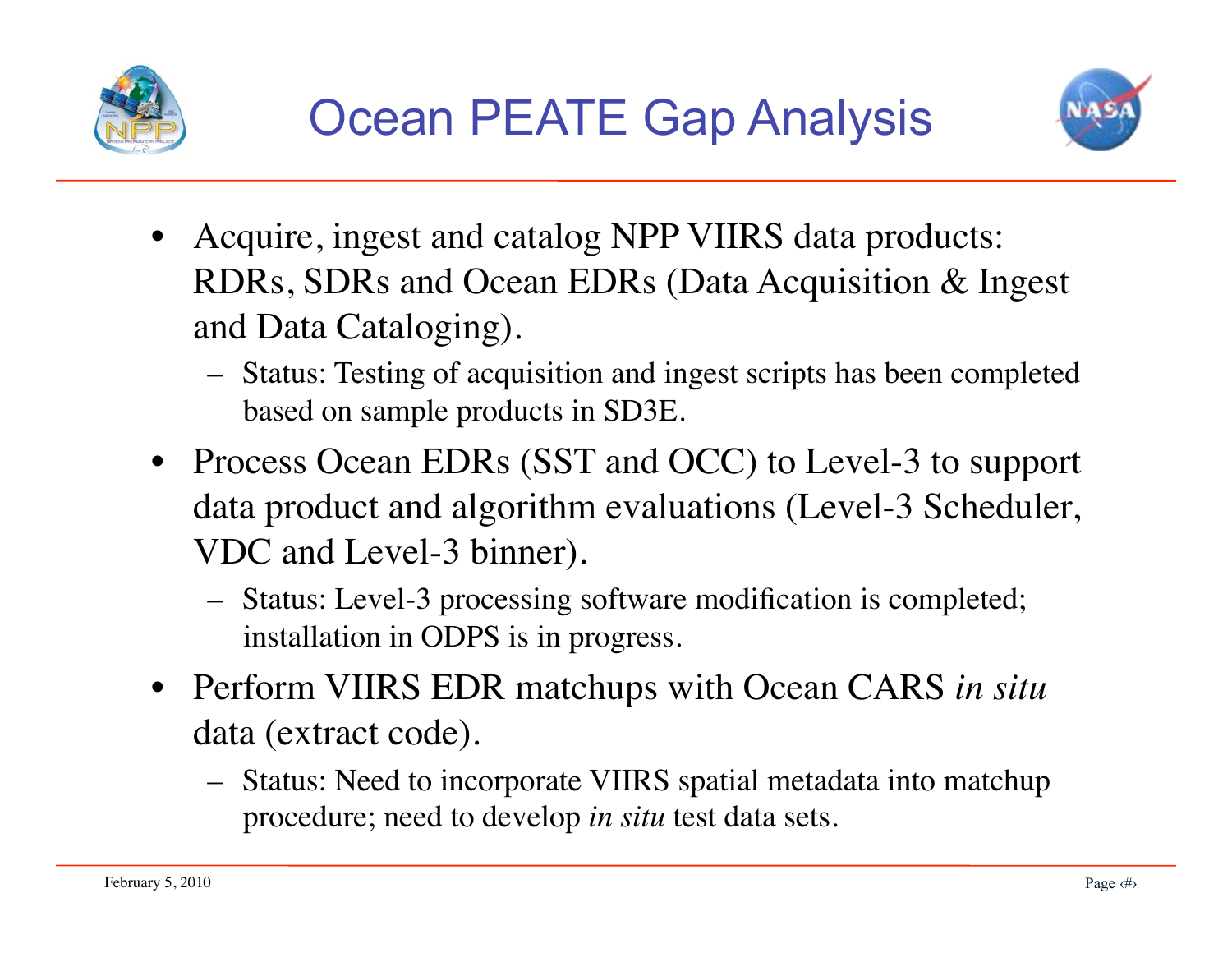



- Incorporate VIIRS SDR processing for vicarious calibration analysis.
	- Status: This has been performed as part of the VIIRS simulator development.
- Produce VIIRS simulated data using VOST-developed software.
	- Status: Simulator development in progress.
- Acquire SST *in situ* data from RSMAS and perform matchups with SST EDRs
	- Status: Need to incorporate VIIRS spatial metadata into matchup procedure; need to identify *in situ* test data sets.
- Support distribution of data products for team members.
	- Status: In progress.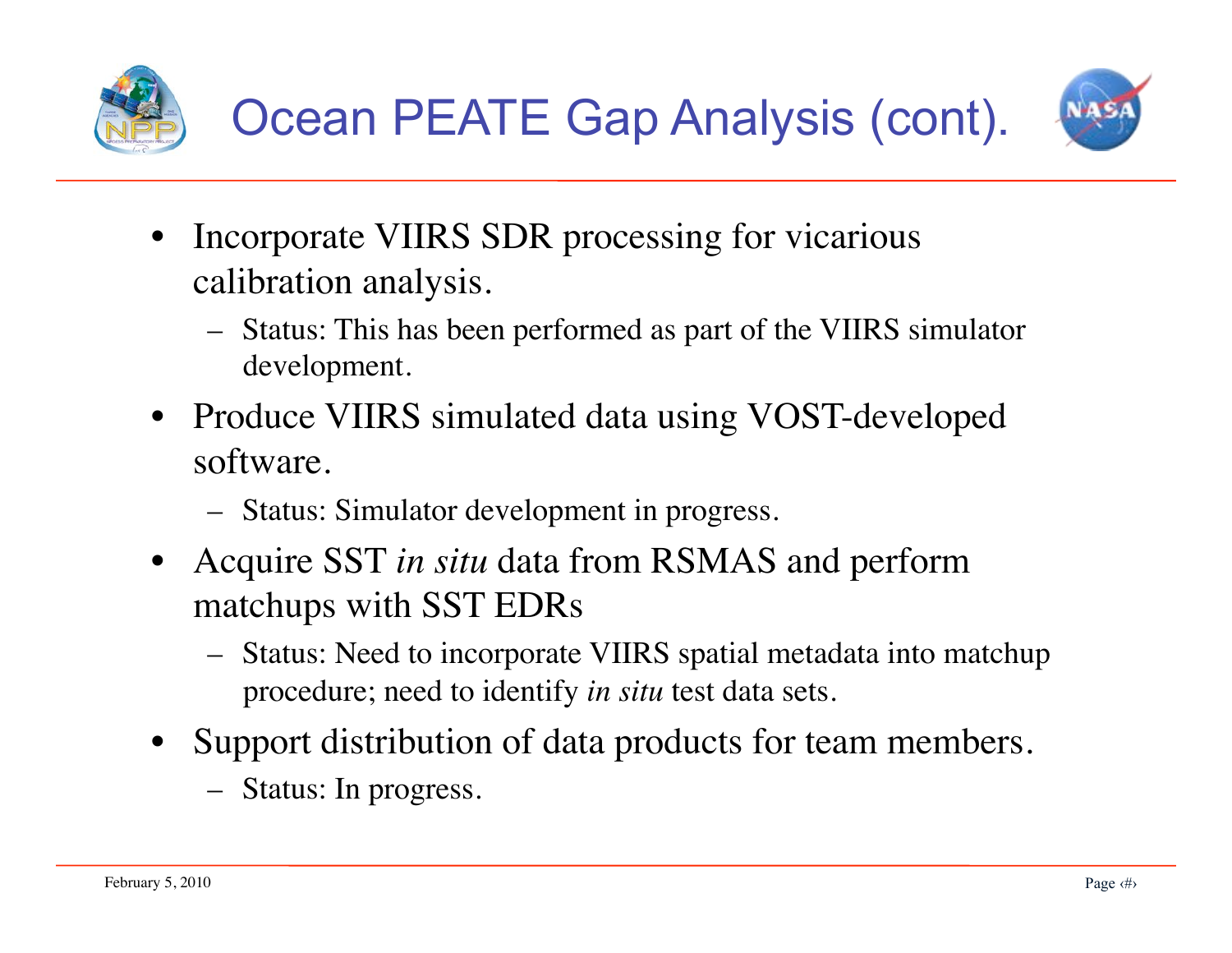



- The NPP Project System Integration and Test (SI&T) team is planning a Ground Segment Integration Test (GSIT).
- This test will encompass all systems and facilities of the NPP Ground Segment, including the PEATES.
- The current schedule is for this to be performed in March 2010.
- The PEATEs are working with the SI&T team to generate test procedures, and are developing test-unique capabilities to create and deliver test artifacts regularly during the test.
- Future Ground Segment test opportunities are still TBD.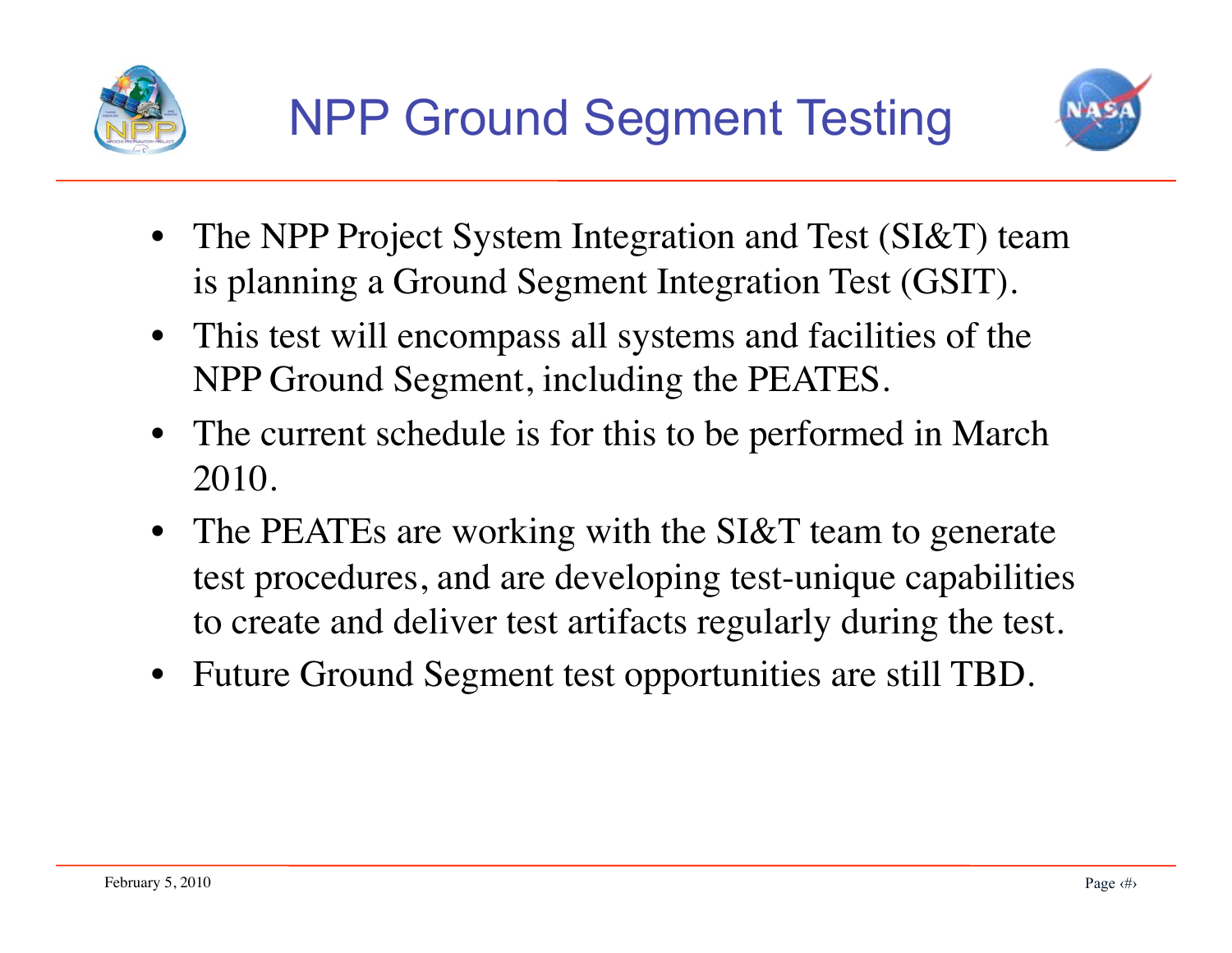

# **Schedule**



#### Initial Capability (L-18 months)

- All interfaces fully implemented and tested (subject to external Project schedules)
- Verify initial versions of operational code running in I&TSE
- L-3 product code developed and tested
- Prelaunch VIIRS test data storage and SDS interface testing with existing ODPS storage capacity
- Initial test products acquired for review by VIIRS Ocean Science Team

Full Mission Capability (L-12 months)

- Routine exercise of interfaces to acquire proxy, surrogate and/or simulated data
- Verify pre-launch version of operational code running in I&TSE
- Distribution capability developed and tested
- Test products routinely acquired based on simulated data and posted for access by VIIRS Ocean Science Team
- Data storage for 1 year

#### The current NPP launch readiness date is September 22, 2011.